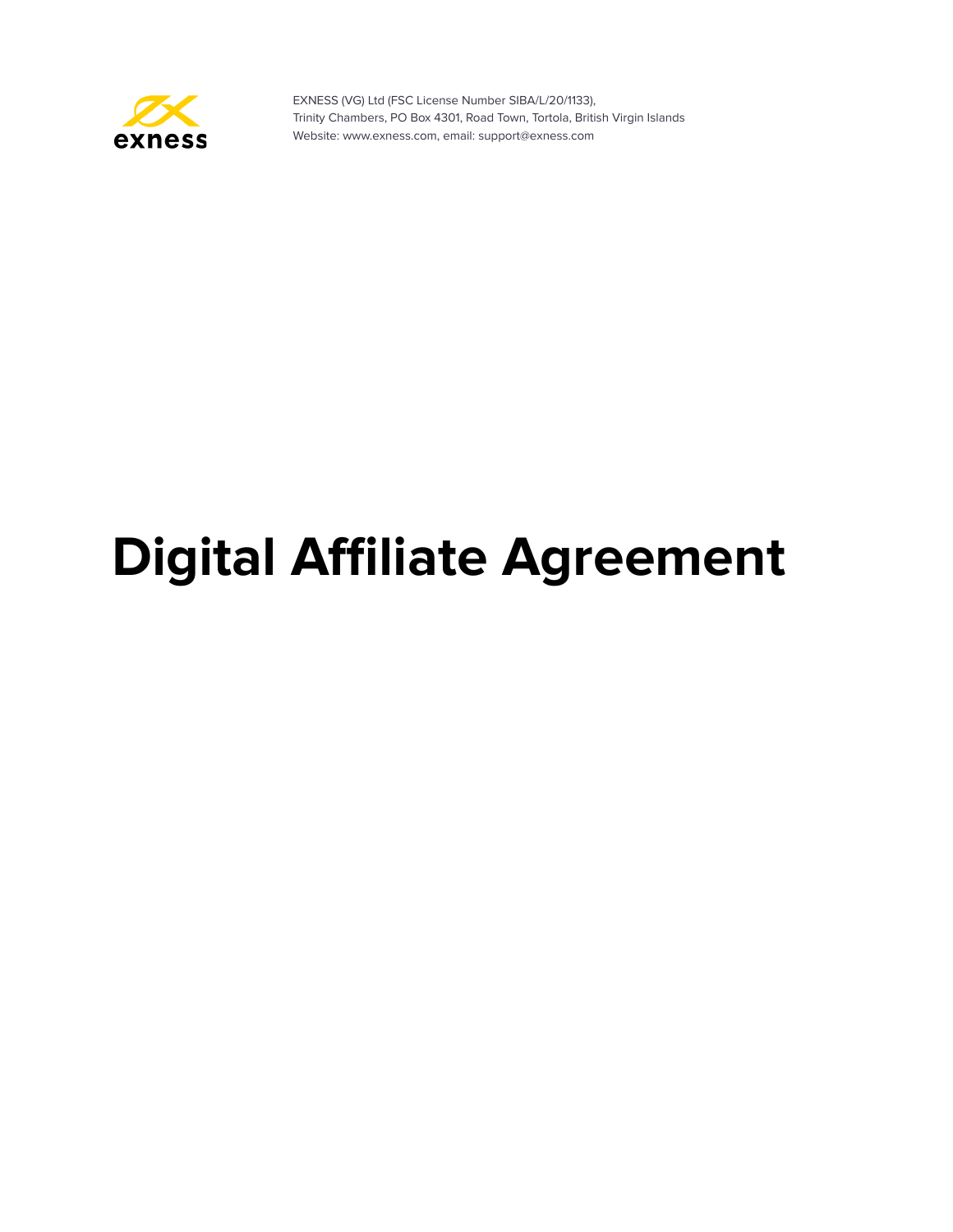

# **Terms and Conditions:**

This Digital Affiliate Agreement, along with any applicable Insertion Order (hereinafter the "Agreement") shall define the conditions and procedures for cooperation between the Digital Affiliate (hereinafter the "Publisher") and EXNESS (VG) LTD (hereinafter the "Advertiser")

## **1. Definitions**

- a) **Affiliated Entity/Entities ("Affiliates")**: with respect to the Advertiser shall mean any entity which, directly or indirectly, controls, is controlled by, or is under common control with the Advertiser. The Advertiser may publish to the Site(s) the details of its Affiliated Entities which are providing services in relation to any trading in financial instruments and to which the Publisher may introduce Clients to.
- b) **Client:** any physical person or entity with whom the Advertiser or any of its Affiliated Entities concluded a Client Agreement.
- c) **Client Agreement:** an agreement between the Advertiser and/or its Affiliated Entities and the Client for the provision of services in relation to any trading in financial instruments offered by the Advertiser and/or its Affiliated Entities.
- d) **CPA** (Cost Per Action) means the fee paid by Advertiser to Publisher for each Qualified Trader referred by a Publisher to the Site(s).
- e) **CPL** (Cost Per Lead) and/or **CPR** (Cost Per Registration) means the fee paid by the Advertiser to the Publisher for each Referred Client referred to Advertiser's and/or any of its Affiliated Entities' Site(s) from Publisher's performance of its obligations under this Agreement;
- f) **Disclosing Party** means the Party disclosing or providing Confidential Information (either directly or through such Party's Representatives) to the recipient or the recipient's Representatives.
- g) **Effective Date** means the start date of the Service.
- h) **Fraud Traffic** means any deposits, revenues or traffic generated through illegal means and/or in bad faith to generate false Publisher Commission and/or defraud the Advertiser, regardless of whether or not it actually causes damage to the Advertiser. Fraud Traffic includes, but is not limited to spam; cold-calling; performing actions which infringes the Client Agreement; false advertising; click fraud, incentive fraud etc; chargeback by a Qualified Trader and/or Referred Client in relation to its deposit(s); deposits generated by stolen credit cards; collusion; manipulation or abuse of the system; creation of false accounts for the purpose of generating Publisher Commission; offers to share the Publisher Commission directly or indirectly with Qualified Traders; unauthorized use of any third-party accounts, copyrights, trademarks, intellectual property; offering or providing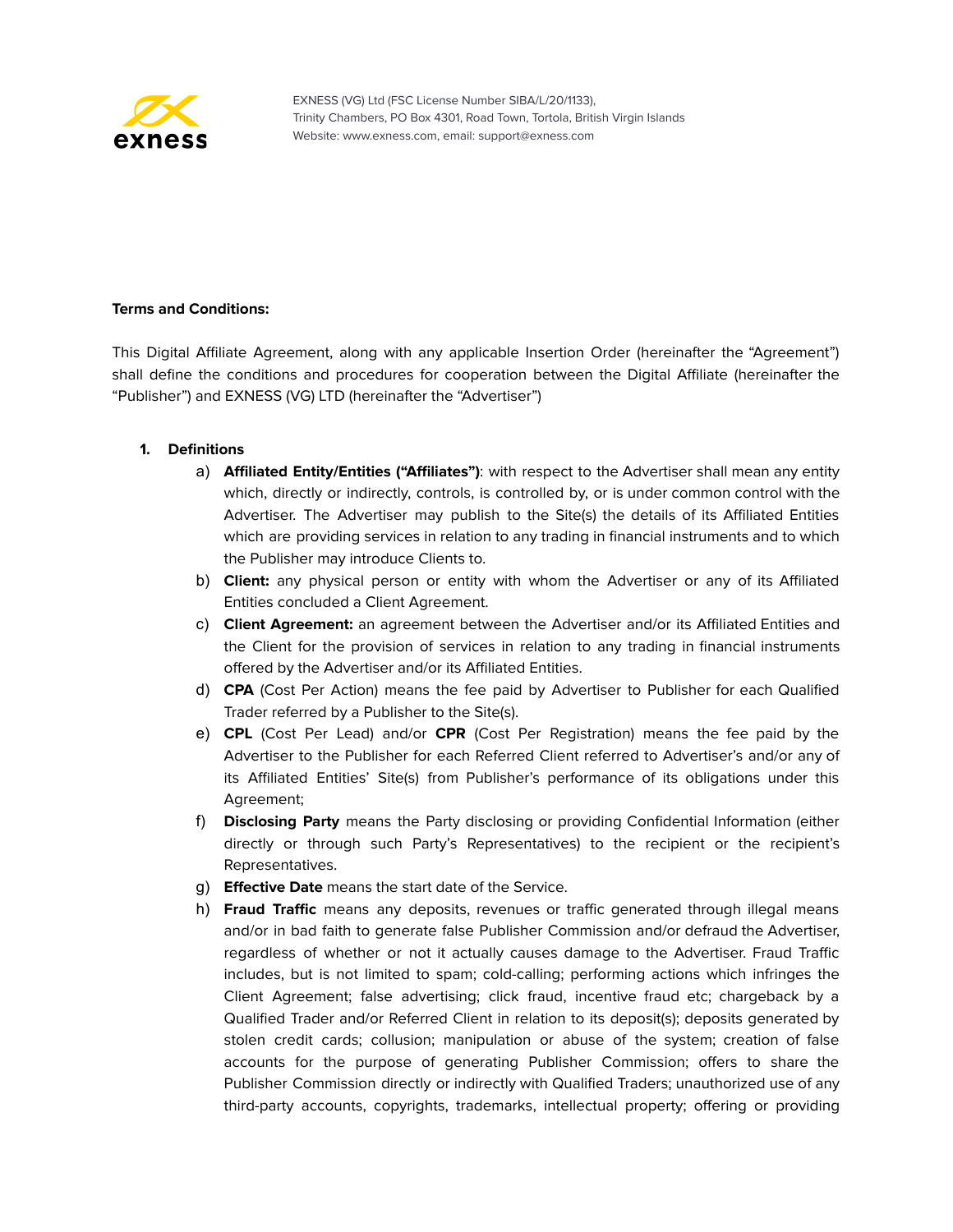

unauthorized incentives (financial or otherwise) to potential Qualified Trader either directly or indirectly (including, without limitation, the sharing by the Publisher of the Publisher Commission).

- i) **First Time Deposit (FTD)** means the sum of deposits performed by an Introduced Client, strictly within a twenty-four hour timeframe, counting from the time that the first deposit is made. The minimum FTD required by an Introduced Client, is determined by the Advertiser in its sole discretion and communicated to the Publisher.
- j) **Introduced Client**: any physical person or entity who has been introduced by the Publisher to the Advertiser and/or to any of its Affiliated Entities through a Tracking Link and with whom the Advertiser and/or any of its Affiliated Entities concluded a Client Agreement.
- k) **Investor:** shall have the meaning given under the Client Agreement.
- l) **Law** means any statute, treaty, ordinance, rule, regulation, permit, order, writ, injunction, judicial decision, decree, code or other legally binding requirement of any governmental authority that may be in effect from time to time.
- m) **Promotional Material**: any material provided by the Advertiser to the Publisher and used by the Publisher in order to promote any activity related to the Advertiser and/or its Affiliated Entities or the Site for the purpose of this Agreement, including but not limited to logos, banners, promo links etc.
- n) **Prospective Client**: any physical person or entity who has been introduced by the Publisher to the Advertiser and/or to any of its Affiliated Entities prior to the conclusion of a Client Agreement with the Advertiser and/or with any of its Affiliated Entities.
- o) **Partner Account(s)** means the unique account assigned by the Advertiser to any Publisher for the purpose of receiving the Publisher Commission.
- p) **PM Investor**: shall have the meaning given under the Client Agreement.
- q) **Probation Period:** means a period of two (2) consecutive months since an Introduced Client's First Time Deposit. The Advertiser retains the right to renew the Probation Period for two months in each and every case (if any) that the Publisher has failed to maintain active Qualified Traders for a period of two months.
- r) **Publisher Commission**: means the amount payable to the Publisher, in accordance with the payment model, based solely and exclusively on the Advertiser's data and calculations as specified on https://get.exnessaffiliates.help/hc/en-us/articles/360011050239-Payouts from time to time.
- s) "**Qualified Trader(s)**" means a distinct, unique Introduced Client, during the term of this Agreement, solely through the Tracking Link; provided that such internet user: (i) is over the age of legal capacity in the applicable jurisdiction; (ii) accesses a Site directly through the Tracking Link, (iii) has not been an active client of the Advertiser and/or of its Affiliated Entities before; (iv) has satisfied the minimum First Time Deposit (FTD); (v) is not located in any country other than those prescribed [herein](https://get.exnessaffiliates.help/hc/en-us/articles/360011050239-Payouts) in the following lin and/or those countries being accepted by the Advertiser from time to time at its sole discretion the GEO target section on the insertion order; (vi) has been verified and is accepted as a client of the Advertiser and/or of any of its Affiliated Entities under any applicable sign up or identity verification procedure (KYC) and/or other procedures which Advertiser and/or of its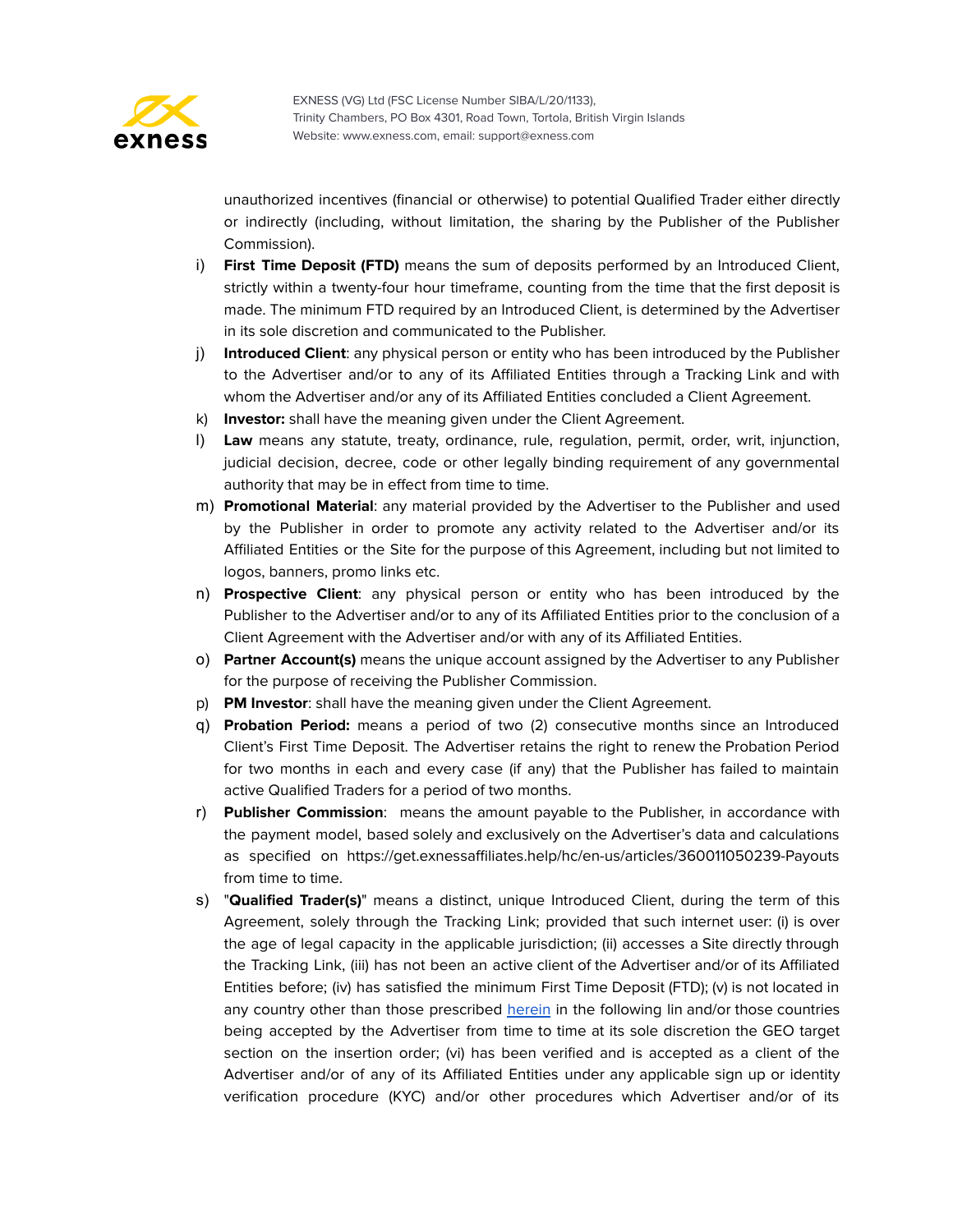

Affiliated Entities may require from time to time; (vii) has agreed to and accepted the Advertiser's and/or any of its Affiliated Entities' Client Agreement; (viii) is not involved in a Fraud Traffic; (ix) is not a computer generated user, such as a robot, spider, computer script or uses any other automated, artificial or fraudulent method (x) has been approved by the Advertiser's and/or of its Affiliated Entities' AML department; (xi) is not a resident of the Restricted Countries; and (xii) has adequately fulfilled any other qualification criteria that the Advertiser and/or its Affiliated Entities may introduce from time to time at its sole discretion. It is hereby clarified that neither a Publisher nor any of its Relative(s) are eligible to become Qualified Traders under such Tracking Link, and should Publisher or any of its Relative(s) do so register, Publisher will not be eligible to receive the applicable and/or pending Publisher Commission or any other compensation whatsoever.

- t) **Receiving Party** means the Party receiving the Confidential Information (either directly or indirectly through such Party's Representatives) from the Disclosing Party or the Disclosing Party's Representatives.
- u) **Referred Client** means a distinct, unique Introduced Client, during the term of this Agreement, solely through the Tracking Link; provided that such internet user: (i) is over the age of legal capacity in the applicable jurisdiction; (ii) accesses a Site directly through the Tracking Link, (iii) has not been an active client of the Advertiser and/or of any of its Affiliated Entities before; (iv) is not located in any country other than those prescribed in the GEO target section prescribed **[herein](https://get.exnessaffiliates.help/hc/en-us/articles/360011050239-Payouts)** and/or those countries being accepted by the Advertiser from time to time at its sole discretion ;  $(v)$  has been verified and is accepted as a client of the Advertiser and/or of any of its Affiliated Entities under any applicable sign up (has completed email and phone number verification) or identity verification procedure (KYC) and/or other procedures which Advertiser and/or its Affiliated Entities may require from time to time; (vi) has agreed to and accepted the Advertiser's and/or any of its Affiliated Entities' Client Agreement; (vii) is not involved in a Fraud Traffic; (ix) is not a computer generated user, such as a robot, spider, computer script or uses any other automated, artificial or fraudulent method (x) has been approved by the Advertiser's and/or its Affiliated Entities' AML department; (xii) is not a resident of the Restricted Countries; and (xiv) has adequately fulfilled any other qualification criteria that the Advertiser and/or its Affiliated Entities may introduce from time to time at its sole discretion. It is hereby clarified that neither a Publisher nor any of its Relative(s) are eligible to become Referred Clients under such Tracking Link, and should Publisher or any of its Relative(s) do so register, Publisher will not be eligible to receive the applicable and/or pending Publisher Commission or any other compensation whatsoever.
- v) **Representatives** means, with respect to a particular Party, such Party's (i) Affiliates, (ii) officers, directors and employees, (iii) attorneys, accountants and financial advisors, and (iv) officers, directors and employees of such Party's Affiliates, who shall each be legally obligated to observe and perform the obligations of such Party and to keep and treat the Disclosing Party's Confidential Information received hereunder in a manner consistent with the terms hereof.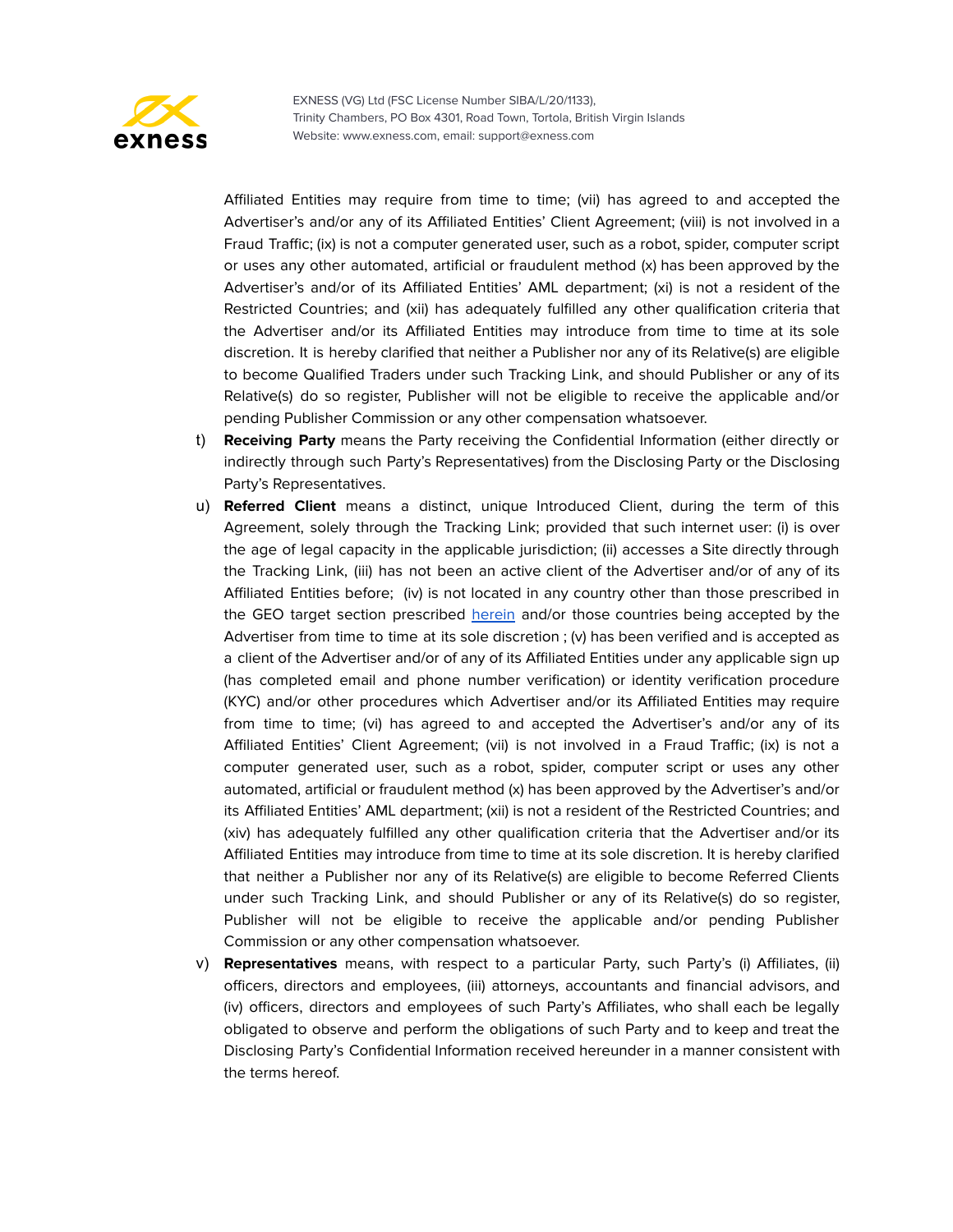

- w) **Restricted Countries** means any of the jurisdictions/territories to which the Advertiser and/or its Affiliated Entities does not offer services to, as detailed on the Site, as amended from time to time
- x) **Service:** Refers to the service Publisher provides for Advertiser through its own and its partner's media resources such as internet websites or software applications ("Publisher's Media Resources")
- y) **Site(s)** without limitation shall mean the websites [www.exness.com](http://www.exness.com) and [www.exnessaffiliates.com](http://www.exnessaffiliates.com) that will be used by the Advertiser to communicate to the Publisher from time to time, or any such other website or sub-domain as the Advertiser may maintain from time to time and communicated to the Publisher..
- z) **Tracking Link or Partner Link** means the unique hyperlink that the Advertiser provides exclusively to the Publisher, enabling the Publisher to refer Qualified Traders to the Site(s) and enables the Advertiser to identify the Publisher that has referred such Referred Clients and/or Qualified Traders for the purpose of calculating Publisher's Commission.
- aa) **Territory** means the country or territories prescribed [herein](https://get.exnessaffiliates.help/hc/en-us/articles/360011050239-Payouts) and/or those being accepted by the Advertiser from time to time(GEO Target).

# **2. Service**

2.1. The Advertiser desires to have the Publisher perform certain digital advertising or other related services in Territory and the Publisher agrees to render the Service to the Advertiser.

# **3. Publisher's rights and Obligations**

3.1 In order for any physical person or entity to become a Publisher, such applicant must complete the relevant application procedure as available from the Advertiser from time to time. It is up to the Advertiser's discretion to accept or reject any applicant as a Publisher or request additional information and/or documentation from the applicant for further review by the Advertiser.

3.2 Upon execution of the present Agreement, the Advertiser grants to the Publisher a non-exclusive, non–transferable right to direct Prospective Clients to the Site, subject to the terms and conditions of this Agreement, and the Advertiser will provide the Publisher with a Tracking Link linked to the Site(s).

3.3 The Publisher gives the Advertiser the non-exclusive, non-transferable right to use the Publisher's name and/or trademark for free for the duration of this Agreement so that the Advertiser may fulfill its obligations under this Agreement.

## **4. Advertiser's Rights and Obligations**

4.1 The Advertiser and/or any of its Affiliated Entities retain the right to refuse registration as a Client to any Prospective Client introduced by the Publisher.

4.2 The Advertiser and/or its Affiliated Entities shall be the sole and exclusive proprietor of any personal data disclosed and/or related to the Introduced Clients.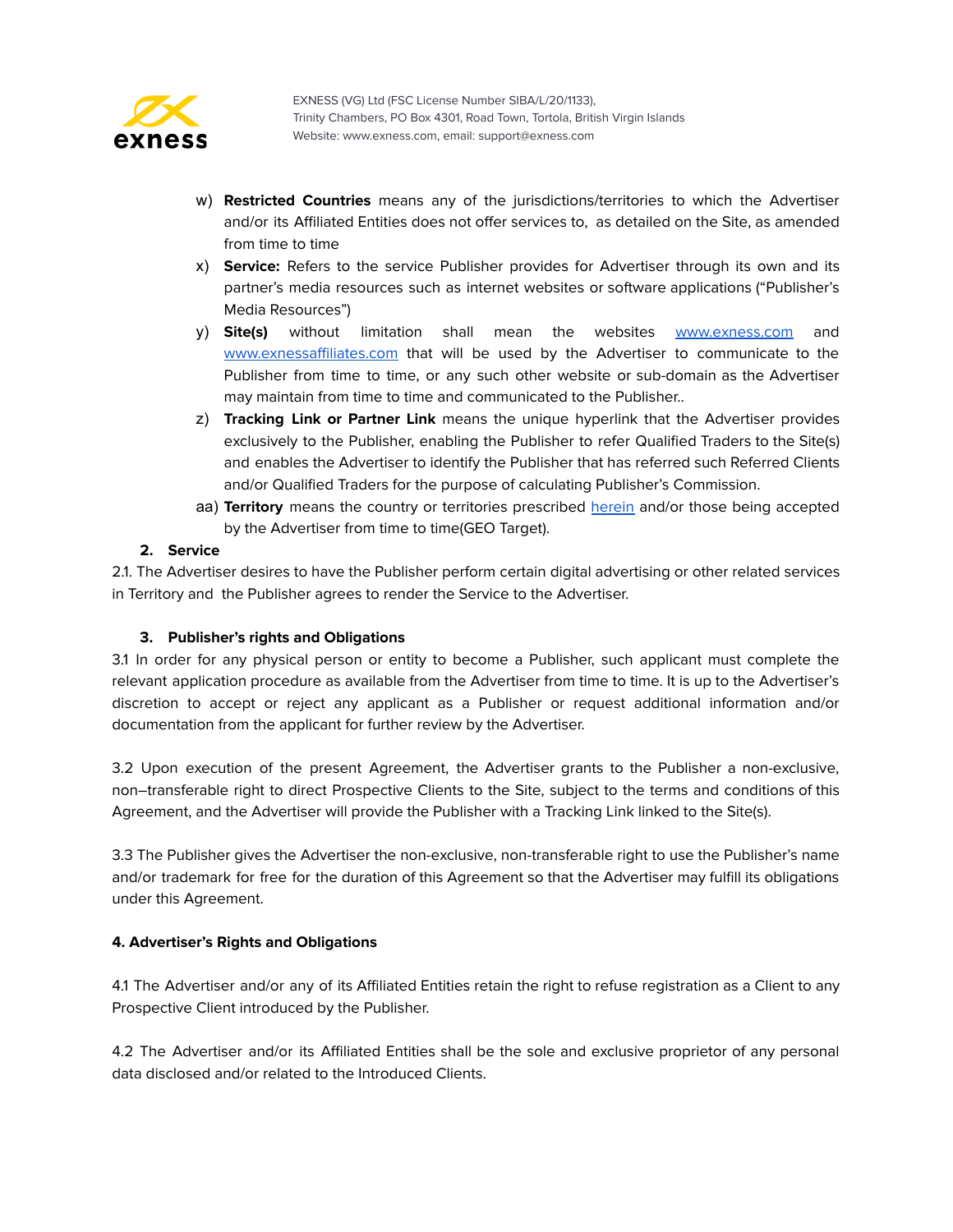

4.3 The Advertiser has the right to monitor the Publisher's site and request the Publisher to make amendments as deemed necessary and the Publisher is obliged to comply with such amendments.

4.5 The Advertiser and/or its Affiliated Entities undertake to:

- a. Fulfill its obligations under this Agreement in good faith;
- b. Save information about all Introduced Client transactions, for such period as may be reasonably required for the purposes of this Agreement;
- c. Pay Publisher Commission for Introduced Clients, except in the following circumstances:
	- When the Introduced Client and the Publisher are the same person/entity;
	- When the Publisher acts in breach of the terms of this Agreement or if applicable the Client Agreement concluded between the Advertiser and/or its Affiliated Entities and the Publisher as a Client;
	- When one of the reasons mentioned in term 8.4 below prevails.
	- The Introduced Client has been introduced to both the Advertiser and an Affiliated Entity/Entities or to more than one of the Advertiser's Affiliated Entities.

## **5. Representations and warranties**

5.1 The parties hereby represent and warrant that each of the statements below, which are contained in this Section 5 is true, complete, correct and not misleading in all material respects on and as of the date hereof.

- a. Each Party is an entity duly organized, validly existing and in good standing (only applicable if the Publisher is an entity and not a natural person).
- b. The execution of this Agreement by an authorised person whose signature is set forth below at the end hereof has been duly authorized by all necessary corporate action of each Party;
- c. When executed and delivered by the Parties, this Agreement will constitute the legal, valid and binding obligation of the Parties;
- d. The Advertiser warrants that the products/services and the materials for digital marketing provided by Advertiser have been and are in compliance in all material respects with all applicable laws and will not violate any legitimate rights enjoyed by any third parties;
- e. The Publisher is over 18 years old and has the capacity to enter into this Agreement.

## 5.2. Moreover, the Publisher undertakes the following:

- a. To act in good faith and not make any false and/or misleading representations or statements in relation to the Advertiser or the services provided by the Advertiser and/or by any of its Affiliated Entities that the Publisher knows or ought reasonably to know are likely to prejudice or to bring into disrepute in any manner the Advertiser's and/or its Affiliated Entities' business or reputation or that of any of the Advertiser's associates;
- b. To cooperate with the Advertiser to review complaints by Clients introduced by the Publisher;
- c. To cooperate with the Advertiser and promptly submit any documentation and/or evidence required by the Advertiser in relation to the dealings of the Publisher with the Clients, involving the Advertiser in any way whatsoever;
- d. Not knowingly do or commit (or permit to be done or committed) any act, matter or thing that the Publisher knows or ought reasonably to know is likely to put the Advertiser in breach of any of the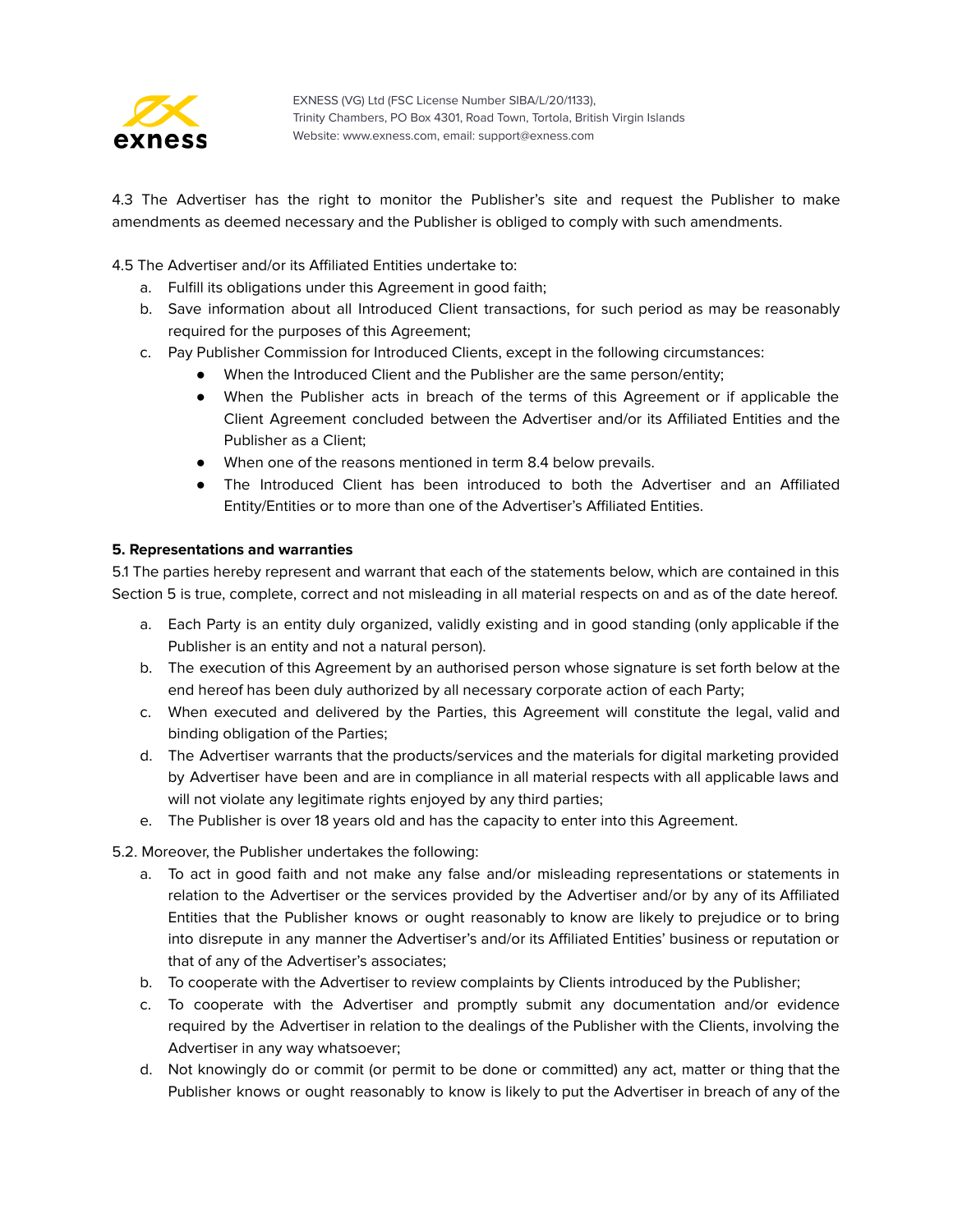

provisions of the Client Agreement between the Advertiser and/or its Affiliated Entities and the Clients or the provisions of existing legislation;

- e. To cooperate with the Advertiser and promptly submit any information and/or documentation required by the Advertiser;
- f. To perform his/her obligations under this Agreement and otherwise conduct his/her business and affairs in accordance with such professional and ethical standards as are widely regarded as being best practice and in accordance with any applicable laws or regulations. The Publisher shall not take any steps which would cause the Advertiser and/or any of its Affiliated Entities to fail to observe the standard of behavior reasonably expected of persons in the Advertiser's position and will comply with all applicable laws and rules and requirements applicable to the Publisher or the Advertiser and disclose to the Advertiser promptly any complaint, regulatory investigation, or disciplinary action or any other development that may have a material impact on the Publisher's ability to provide the services hereunder in accordance with provisions of existing legislation;
- g. To provide the Advertiser with all necessary information and documents about the Services rendered under this Agreement;
- h. To notify the Advertiser immediately of any actual or potential contravention of any such legal or regulatory requirements and the Advertiser is entitled to assume that any necessary authorisation, license and/or consent remains in effect until the Publisher notifies the Advertiser otherwise;
- i. To notify the Advertiser immediately if any actual or proposed judgment, order, or disciplinary sanction is imposed upon or entered against the Publisher or any other action or claim is taken against him/her (including without limitation any pending litigation), in relation to his/her activities under the provisions of existing legislation which has, or may have, in the Advertiser's reasonable opinion, a material adverse effect on its reputation or financial standing;
- j. To indemnify the Advertiser against any loss or liability suffered by the Advertiser and/or any of its Affiliated Entities as a result of the contravention of any legal or regulatory requirements on the part of the Publisher or as a result of or related to the actions of the Publisher during and after the termination of the Agreement.
- k. The Publisher hereby warrants to the Advertiser that the Service rendered has been and is in compliance in all material respects with all applicable Laws promulgated in Territory;
- 5.3. The Publisher shall not:
	- a. Except as provided herein, advertise in any manner the Advertiser and/or its Affiliated Entities or any of the services provided by the Advertiser and/or its Affiliated Entities;
	- b. alter, adapt, reproduce, enhance, translate, reverse engineer, decompile, disassemble or otherwise modify or engage in any other manipulation of the promotional and/or advertising material provided by the Advertiser in relation to the services.
	- c. Unless otherwise agreed between the Parties, contact or interact in any way with Prospective Clients and/or Introduced Clients;
	- d. Accept money from Prospective Clients and/or Introduced Clients on behalf of or for the benefit of the Advertiser and/or of its Affiliated Entities or trade on behalf of Introduced Clients;
	- e. Make changes to any documents including the Advertiser's and/or its Affiliated Entities' legal documents and/or any Promotional Material;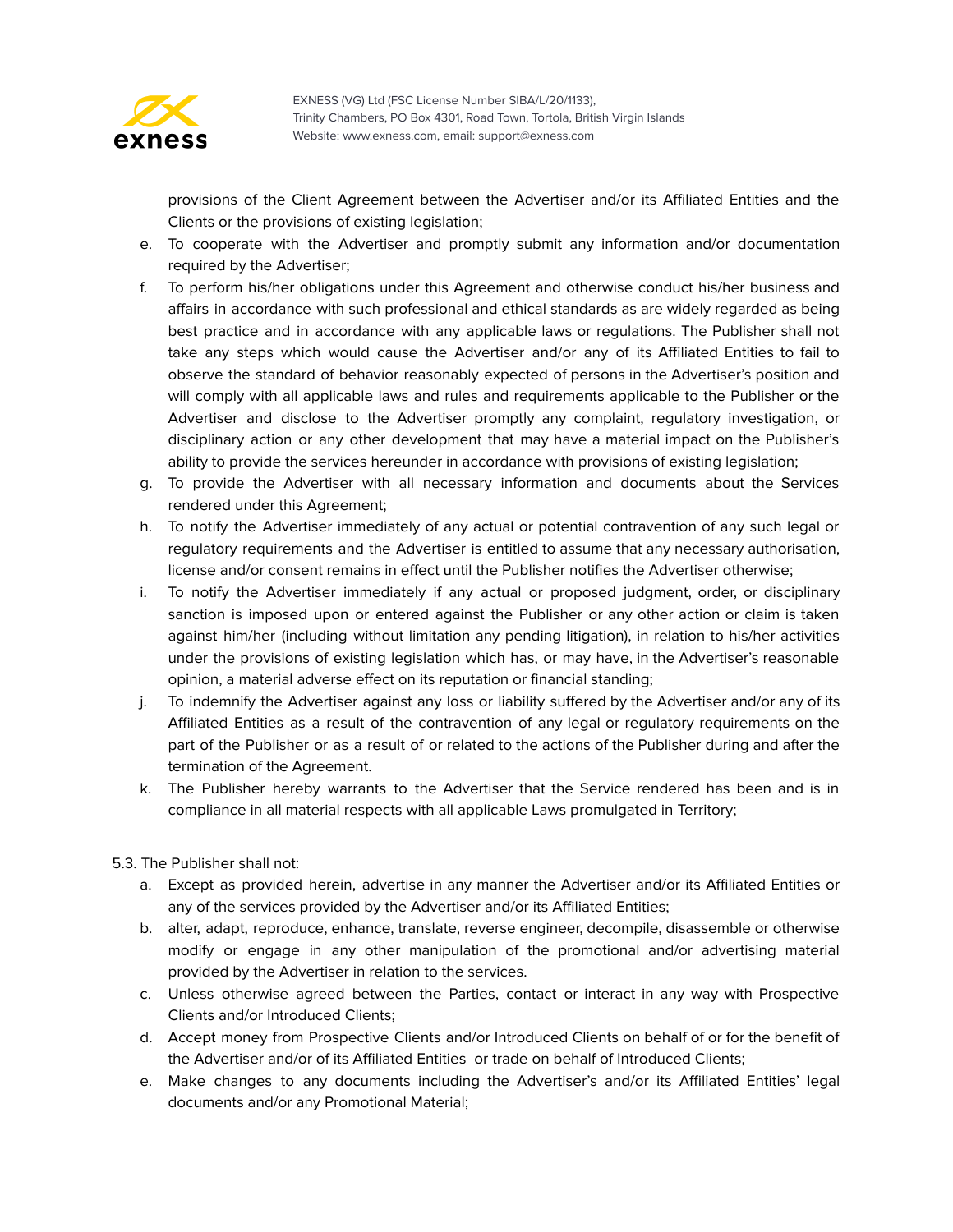

- f. Target clients from territories other than those specified in the IO;
- g. Make any representation or warranty concerning the Advertiser or its Affiliated Entities except as authorised by the Advertiser;
- h. In his/her capacity as Publisher, incur any liability on behalf of the Advertiser and/or of its Affiliated Entities or in any way pledge or offer credit on behalf of the Advertiser and/or of its Affiliated Entities or accept or enter into any contract binding upon the Advertiser or its Affiliated Entities.

## **6. The Use of promotional Material**

6.1 The Publisher shall only use Promotional Material provided and approved by the Advertiser in order to provide the Services provided by the Agreement. Any other material created by the Publisher and used for advertising, including but not limited to creatives, landing pages, domains, emails and more should be submitted to the Advertiser for prior approval before launching.

6.2 Any Promotional Material that is created by the Advertiser and used by the Publisher is exclusively owned by the Advertiser and shall not be used by the Publisher for any purpose outside the scope of the present Agreement unless the prior written consent of the Advertiser is obtained.

## **7. Promotion Restrictions**

7.1 The Advertiser and/or its Affiliated Entities, own worldwide registered and protected trademarks including without limitation "Exness" and the "Exness logo". The Publisher acknowledges that he/she/it is not allowed to register any kind of business that includes the trademarks of the Advertiser and/or its Affiliated Entities.

7.2 The Advertiser may give the Publisher a revocable, non-exclusive, non-transferable, non-assignable, non-sub-licensable right to use and display on the Publisher's site the name, trademark and Promotional Material for free for the duration of this Agreement so that the Publisher may fulfill his/her obligations under this Agreement, subject to the following:

- a. The Publisher shall use the Advertiser's name, trademark and Promotional Material to advertise the services provided by the Advertiser and/or its Affiliated Entities on his/her website solely for the purpose of providing a link from the Publisher's site to the Site and fulfilling his/her obligations under this Agreement;
- b. The Publisher may not call into question or dispute the Advertiser's right to its name and trademark;
- c. The Publisher may not perform any actions that may be considered by the Advertiser as damaging the Advertiser's business reputation, image or trademark;
- d. The Publisher undertakes to observe the provisions of any applicable legislation and customary business practices regarding the protection of intellectual property rights and to cooperate with the Advertiser to protect such rights;
- e. The Publisher undertakes to inform the Advertiser in writing of all instances known to it in which the Advertiser's right to its name and trademark are disputed or violated.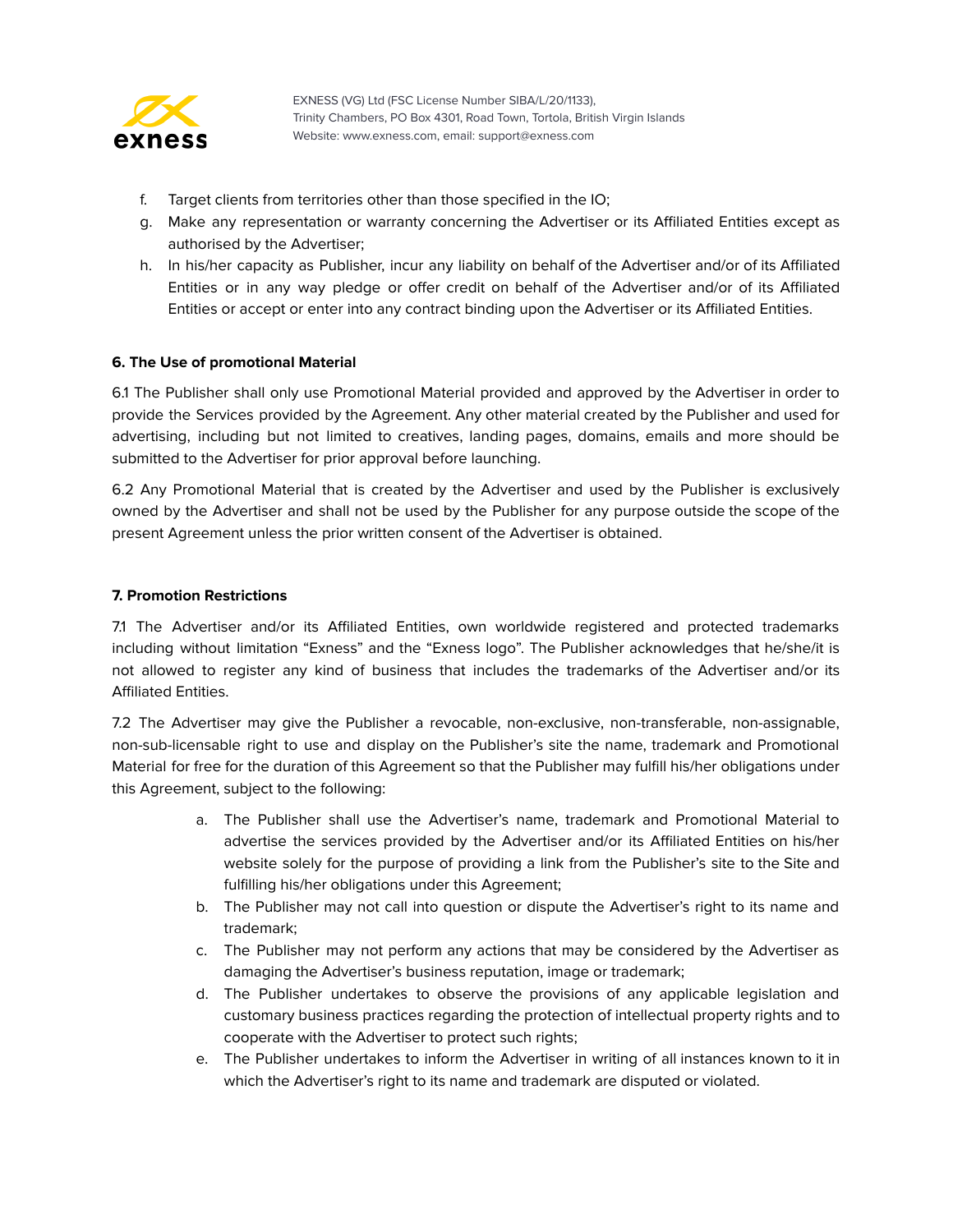

7.3 The Publisher is not permitted to use the Advertiser's and/or its Affiliated Entities' trademark(s) in any paid search activity, whether this is in ad text, copy or display URLs without prior written approval by the Advertiser and/or its Affiliated Entities.

7.4 The Publisher is not permitted to use the Advertiser's and/or its Affiliated Entities' trademark in their ad-copy paid media to advertise on behalf of the Advertiser without the written approval from the Advertiser and/or its Affiliated Entities.

7.5 The Publisher recognizes that the Advertiser holds all rights to the Advertiser's intellectual property and that all intangible assets related to the Advertiser's name and trademark and created as a result of the performance of this Agreement or by other means are the property of the Advertiser.

7.6 The Advertiser may cancel the non-exclusive, non-transferable right to use the Advertiser's name, trademark and Promotional Material for free at any time, at its absolute discretion and without the need to provide any reasons for such cancellation.

7.7 The Publisher undertakes the following:

- to post on the Publisher site specific warnings and disclaimers in relation to the provision of the specific services by the Advertiser and/or its Affiliated Entities;
- to add all Advertiser's brand terms as negative keywords in all paid search activities in order to avoid any broad matching issues;
- to clearly disclose the relationship between the Publisher and the Advertiser in any material produced or used by a Publisher anywhere, including without limitation blogs, publications and news sites, disclosing both non-financial and financial relationships where applicable.

7.8 The Publisher (and the companies which it controls) shall not, directly or indirectly:

- Register or use domains, subdomains, keywords, search terms or other identifiers containing the Advertiser's and/or its Affiliated Entities trademark(s) (a part of the Advertiser's name), the Advertiser's trade names, the Advertiser's name or any words or depictions confusingly similar to any of the aforementioned in any language without the Advertiser's prior written consent;
- Bid on or purchase internet placement rights for a similar domain name or any part or similarities thereof in any manner in any of its advertising, including but not limited to, internet and web advertising;
- Include a similar domain name or any part thereof, or similar variations, translations or misspellings, in the meta tags of any web site code. This includes the meta title, meta keywords or meta description;
- Purchase, obtain or use, directly or indirectly, any keywords from third party platforms so as to redirect traffic to the similar domain name;
- Purchase a similar domain name or any part thereof, or any variations, translations or misspellings thereof, for use in text links, banner ads, pop-up ads or any other type of ad that could be associated with a keyword campaign;
- Use false advertising or in general false and/or fraudulent methods for attracting new Clients online, launching the search engine and leading the search engine users astray, including, but not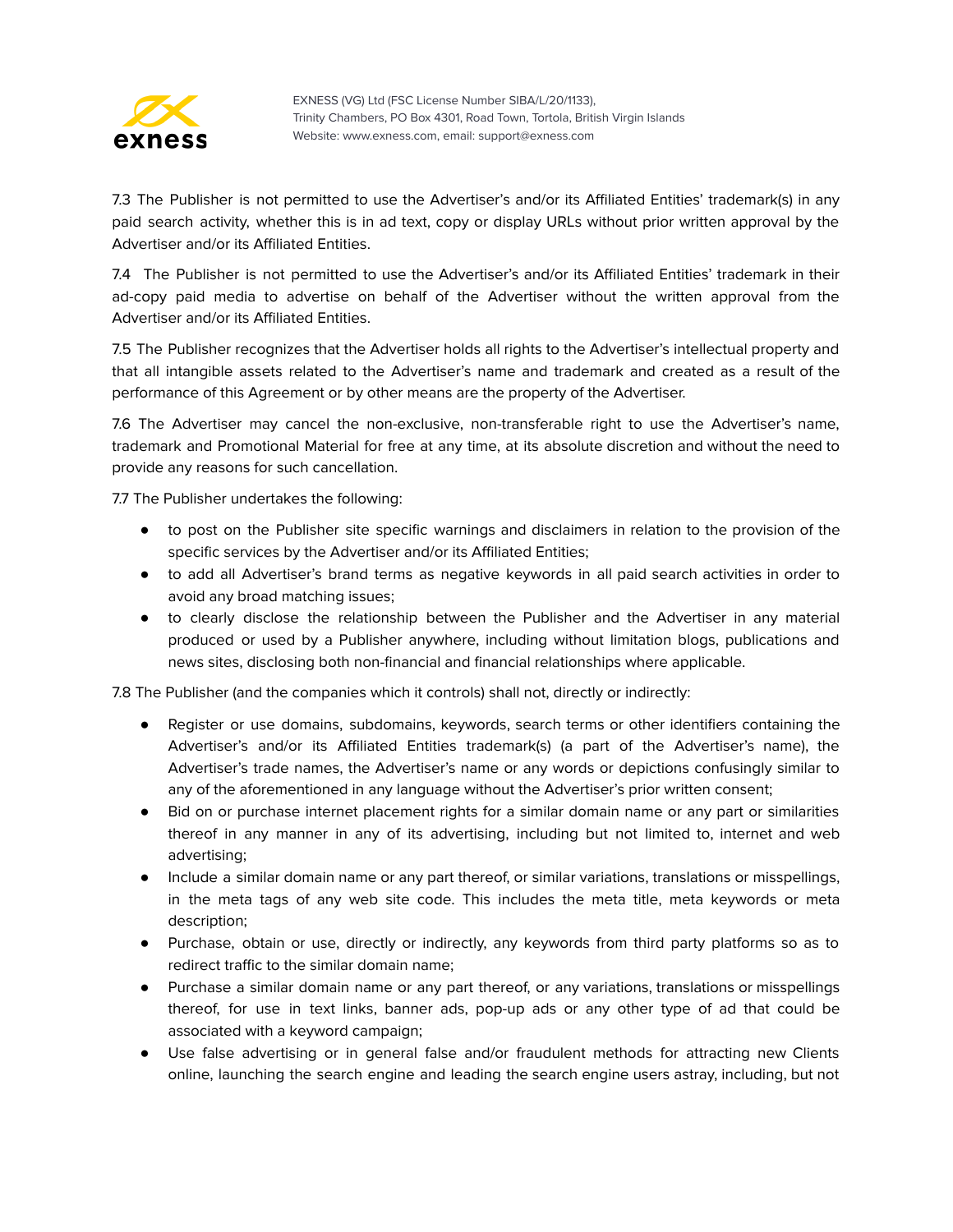

limited to the use of the Advertiser's website URL with a Tracking Link in the contextual advertising systems, knowingly falsely redirecting users to a different website on the Internet;

- Send traffic through automatic redirects on a website page;
- Use ad fraud, including but not limited to impression/click/conversion/data fraud, and fraudulent traffic sources, including but not limited to botnets/toolbars/click farms/other methods of automated/fraudulent traffic such as automated bots and stuffed cookies;
- Use questionable traffic sources including but not limited to parked domains, error pages, juvenile, death & tragedy, sexually suggestive and violent content are not permitted;
- Publish advertisement-like information on websites which contain or link to websites that violate the rules of law, ethics, and morality;
- Publish advertisements with incorrect information about the services offered or with omissions to the non-disclosure provisions of the risks to the Prospective Client;
- Use malicious software with pop-up advertisements or advertisement-like mailings to email addresses without consent to receive said mailings;
- Purchase keywords with reference to Exness and/or other misspellings of the name on pay-per-click search engines to drive traffic to Partner's own website;
- Purchase trademarks which include the word "Exness" in any language;
- Bid or appear on misspells or variations of "Exness" brand searches.
- Attract Potential Clients and/or Introduced Clients via private communication (i.e. private messages on social networks or messengers, personal emails, phone calls or face-to-face communication)

7.9 The Publisher undertakes full responsibility of any legal representation and to pay all relevant fees, costs, expenses and fines in relation to any dispute, claim, action or proceeding relating to the intellectual property rights of the Advertiser and/or its Affiliated Entities arising whatsoever directly or indirectly out of the Publisher's activities, negligence, willful default or fraud or breach of any of its obligations under this Agreement.

## **8. Reporting and Payment**

8.1. Unless otherwise agreed between the Parties, reporting numbers are based on <https://my.exnessaffiliates.com/> dashboard reports of the Advertiser and/or any other databases and/or dashboards that the Advertiser may decide from time to time. The report shall summarize data including but not limited to, the number of registrations and/or actions according to the payment model agreed between the Parties, the amount of payment of the reporting month and other variables of the products.

8.2. If the Advertiser believes that fraud has occurred, it must notify the Publisher within a period of two (2) weeks of closing of a lead transaction and provide evidence. Failure of Advertiser to notify Publisher of any fraudulent activity within 2 (two) weeks of closing of lead transaction shall not waive any right or claim of Advertiser against Publisher.

8.3. Without prejudice to the rest of the provisions of the present Agreement, the Advertiser shall process its payment of the previous billing cycle to the Publisher on or before the 31st day of the following month (hereinafter referred to as "monthly payments") in accordance with the payment cycle prescribed in the IO, subject to the provisions of clause 8.4.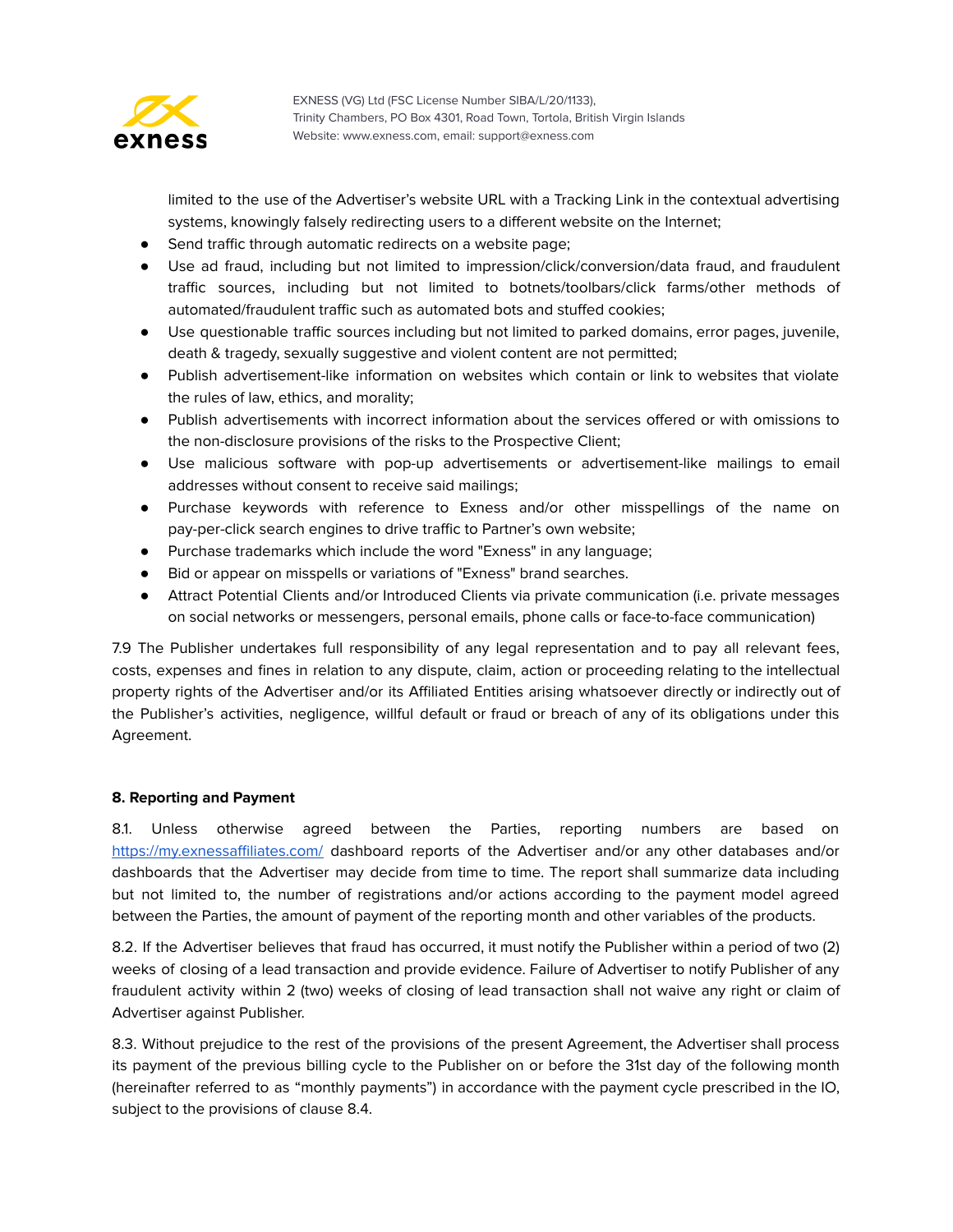

8.4. Moreover, payment of Publisher Commission may be delayed or not be paid or annulled/canceled or suspended in the following circumstances:

- a. If the activity in the Partner Account or any other account managed or controlled by the Publisher or any of the Introduced Clients assigned to the Publisher is considered by the Advertiser as suspicious;
- b. If the Advertiser determines that the Publisher Commission is derived from activity related, directly or indirectly, to fraudulent or illegal or deceptive practices;
- c. The Introduced Client performs actions in bad faith;
- d. If the Partner Account, any account maintained in the name of the Publisher or attracted Introduced Client Account is blocked or placed in the archive in a manner required by sections of this Agreement or the "Temporary Block of the Client Account" and "Inactive and Dormant Client Accounts" of the Client agreement and General Business Terms between the Advertiser and the Client if applicable. The provisions of this clause are applicable to the full period of archiving and/or blocking of Partner Account or any account maintained in the name of the Publisher or Introduced Client linked to the Publisher.
- e. If there is reasonable suspicion by the Advertiser based on direct or circumstantial evidence (as determined by the Advertiser in its sole discretion), that auto-referral activity (that is when the Publisher gets or attempts to get Publisher Commission from referring himself or an otherwise controlled account by the Publisher as an Introduced Client) has occurred, or a reasonable suspicion that the Publisher has allowed relatives, friends and other people he knows to register by his links or do so himself on their behalf;.
- f. If there is reasonable suspicion by the Advertiser based on direct or circumstantial evidence of Fraud Traffic;
- g. If the Introduced Clients are not Referred Clients and/or Qualified Traders;
- h. If the Publisher failed and/or omitted to introduce at least five (5) Qualified Traders in total within the first three (3) consecutive months from the start of the business relationship with the Advertiser (one-off action);
- i. The payment is due in the Probation Period;
- j. The trading volume of all the Qualified Traders introduced by the Publisher is deemed in the Advertiser's sole discretion, disproportionate to the segmented payout.
- k. The Publisher has failed to satisfy any requests from the Advertiser in relation to due diligence and know your customer (KYC) requirements;
- l. Where applicable, the Investor and/or PM Investor deposits in an account type that does not generate Publisher Commission.

8.5. Without prejudice to the rest of the provisions of the Agreement, if the trading and/or other activities of an Introduced Client within the Probation Period, are not deemed satisfactory by the Advertiser and/or any of its Affiliated Entities and the Introduced Client is recognised by the Advertiser as an incentivised user, the payout to the Publisher may be done according to separate offer rates (% on spread).

8.6.The Publisher undertakes to pay all tax, money transfer fees, currency conversion fees, and other mandatory payments applicable to it.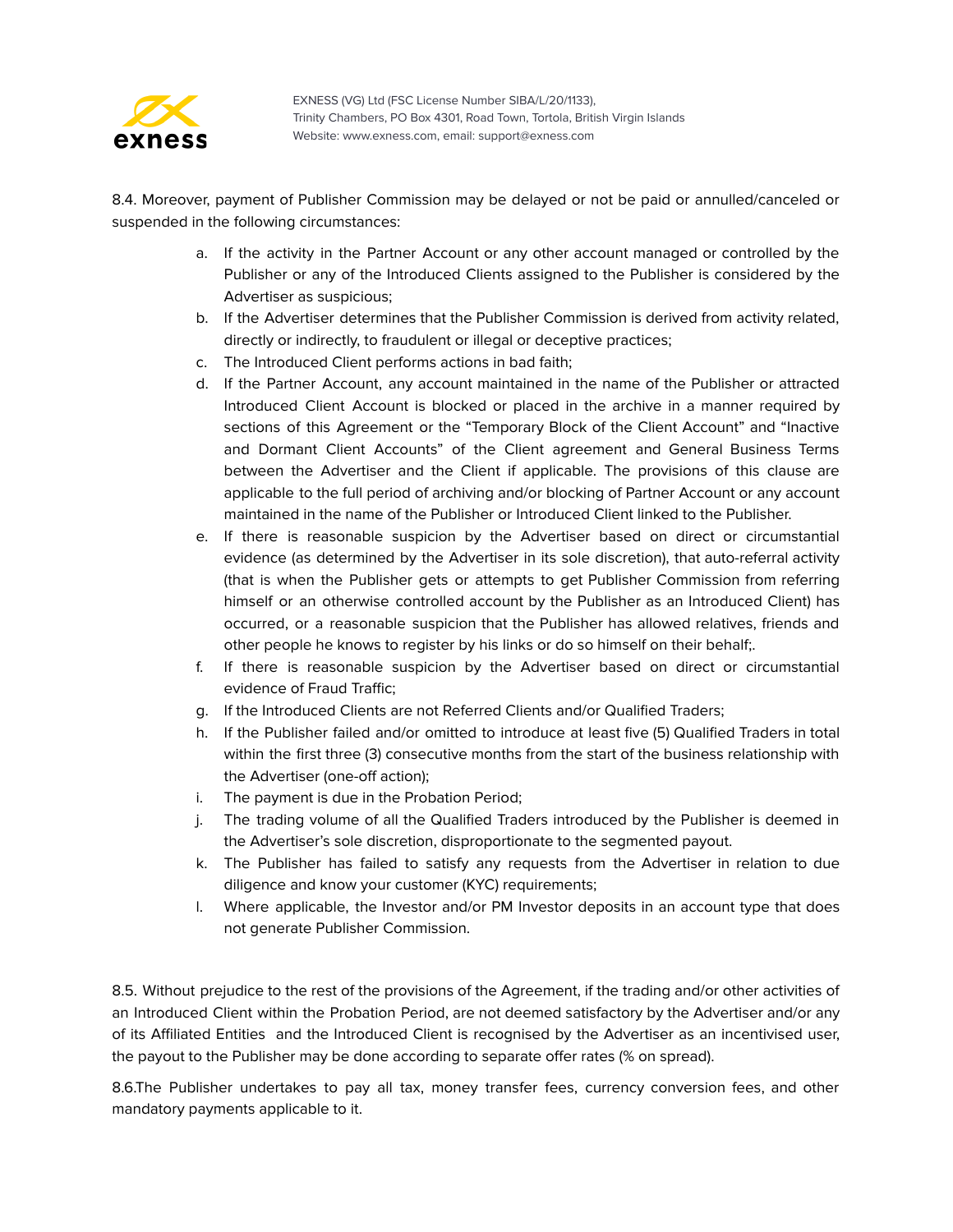

#### **9. Restrictions, Amendments and Termination**

9.1 The Advertiser at its discretion may put restrictions in the operation of the Partner Accounts for any of the following reasons:

- a. If there is any suspicion that the Publisher is involved in any illegal/fraudulent transactions;
- b. If there is a suspicion that the Publisher violates any of the conditions of this Agreement or any term of the Client Agreement between the Advertiser and the Publisher as a Client or any other documents concluded between the Publisher as a Client with the Advertiser.

In the event that the Publisher is also a Client of the Advertiser and any of the aforementioned events occur then the Advertiser may also put restrictions in the operation of any of the accounts in the name of the Publisher.

9.2 The Advertiser has the right to amend the terms of this Agreement, by posting the updated version on any of its Sites, as well as the Publisher Commission at any time with immediate effect without giving any prior notice to the Publisher.

9.3 The Advertiser may terminate the Agreement and the Publisher's status with immediate effect for any of the following reasons:

- a. If the Publisher violates the conditions of the Agreement;
- b. In the event that the Publisher is also a Client of the Advertiser and the Publisher violates any term of the Client Agreement between the Advertiser and the Publisher as a Client or any other documents concluded between the Publisher as a Client of the Advertiser;
- c. If the Advertiser has cause to believe that the Publisher is not putting enough effort into promoting the Advertiser's services.

In the event that the Publisher is also a Client of the Advertiser and any of the aforementioned events occur then the Advertiser may also terminate with immediate effect the Client Agreement between the Advertiser and the Publisher as a Client.

9.4 The Advertiser may terminate the Agreement without cause by giving 48 (forty-eight) hours written notice to the Publisher.

9.5 Where termination of the Agreement and the Publisher's status takes place, the Advertiser shall pay Publisher Commission for all Introduced Clients actually introduced before termination, excluding the instances directly provided for by this Agreement, until the effective termination date. The Publisher shall not be entitled to receive any Publisher Commission from any Introduced Clients generated after the effective termination date.

9.6 Termination of the Publisher's status shall not preclude the Advertiser from subsequently entering into contractual relationships with Introduced Clients introduced by the Publisher.

9.7 The Publisher shall no longer be allowed to use the Advertiser's name and trademark following the termination of the Publisher's status and the Publisher is obliged to return to the Advertiser any Promotional Material.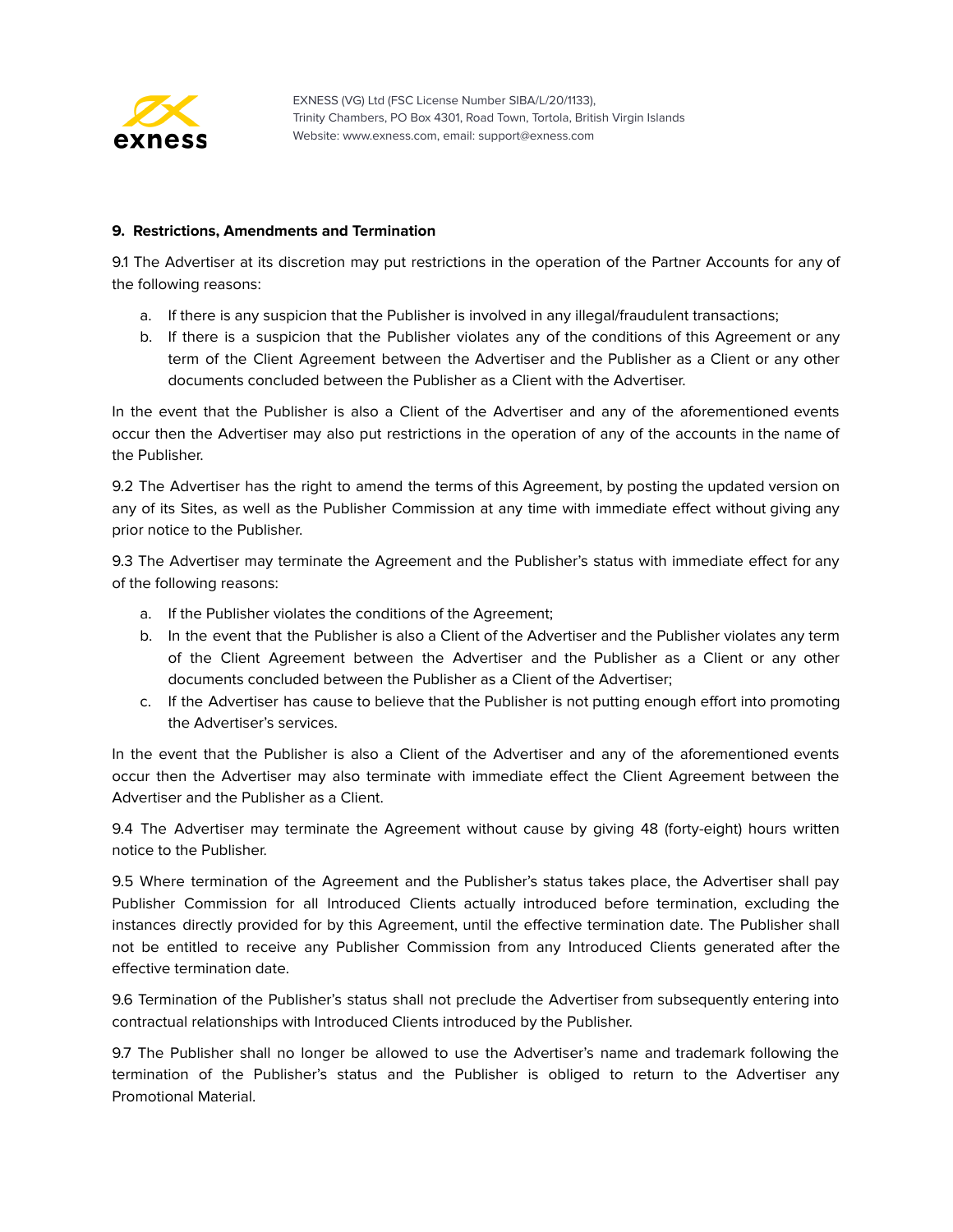

#### **10. Protection Of Personal Data**

10.1 The Publisher undertakes to observe all provisions of applicable laws and regulations for the protection of personal data for the purpose of fulfilling its obligations under this Agreement.

10.2 The Publisher undertakes full responsibility to pay any fines and/or compensate the Advertiser and/or its Affiliated Entities for any losses arising as a result of its violation of the provisions of laws regulating the protection of personal data indemnify and hold harmless the Advertiser and/or its Affiliated Entities including their directors, officers, employees, shareholders and owners against any and all claims, demands, liabilities, losses, damages, judgments, settlements, costs, fines and expenses insofar as such claims, demands, liabilities, losses, damages, judgments, settlements, costs, fines and expenses arise out of the breach of the present Agreement and/or are based on any claim against the Advertiser derived by the Publisher's activities, negligence, willful default or fraud or breach of any of its obligations under this Agreement.

#### **11. Confidentiality**

11.1 The Parties undertake to hold in confidence all information (both written and oral) that becomes known to the Parties in connection with their performance of this Agreement, both for the duration of the Agreement and after its termination.

11.2 The Publisher shall keep all information relating to the Advertiser and/or its Affiliated Entities and/or their Services and/or the Introduced Clients strictly confidential and shall not disclose the same to any other person or seek to utilise the same in order to obtain any commercial advantage over the Advertiser for itself or any other person or entity.

11.3 In the event of the termination of the Publisher's status, the Publisher shall cease using confidential information which has become known to him or her through the performance of this Agreement and shall return or destroy all such documents or information.

#### **12. Indemnity**

12.1 The Publisher agrees to indemnify the Advertiser and/or its Affiliated Entities and hold the Advertiser and/or its Affiliated Entities, directors, officers, employees and affiliates, harmless from and against any liability, claims, demands, proceedings, costs, damages, expenses (including legal fees) and penalties/fines whatsoever directly or indirectly suffered by them or incurred by them arising out of the Publisher's activities, negligence, willful default or fraud or breach of its obligations under this Agreement and the Advertiser may deduct any amount to indemnify the Advertiser and/or its Affiliated Entities from any outstanding Publisher Commission.

#### **13. Client Complaints**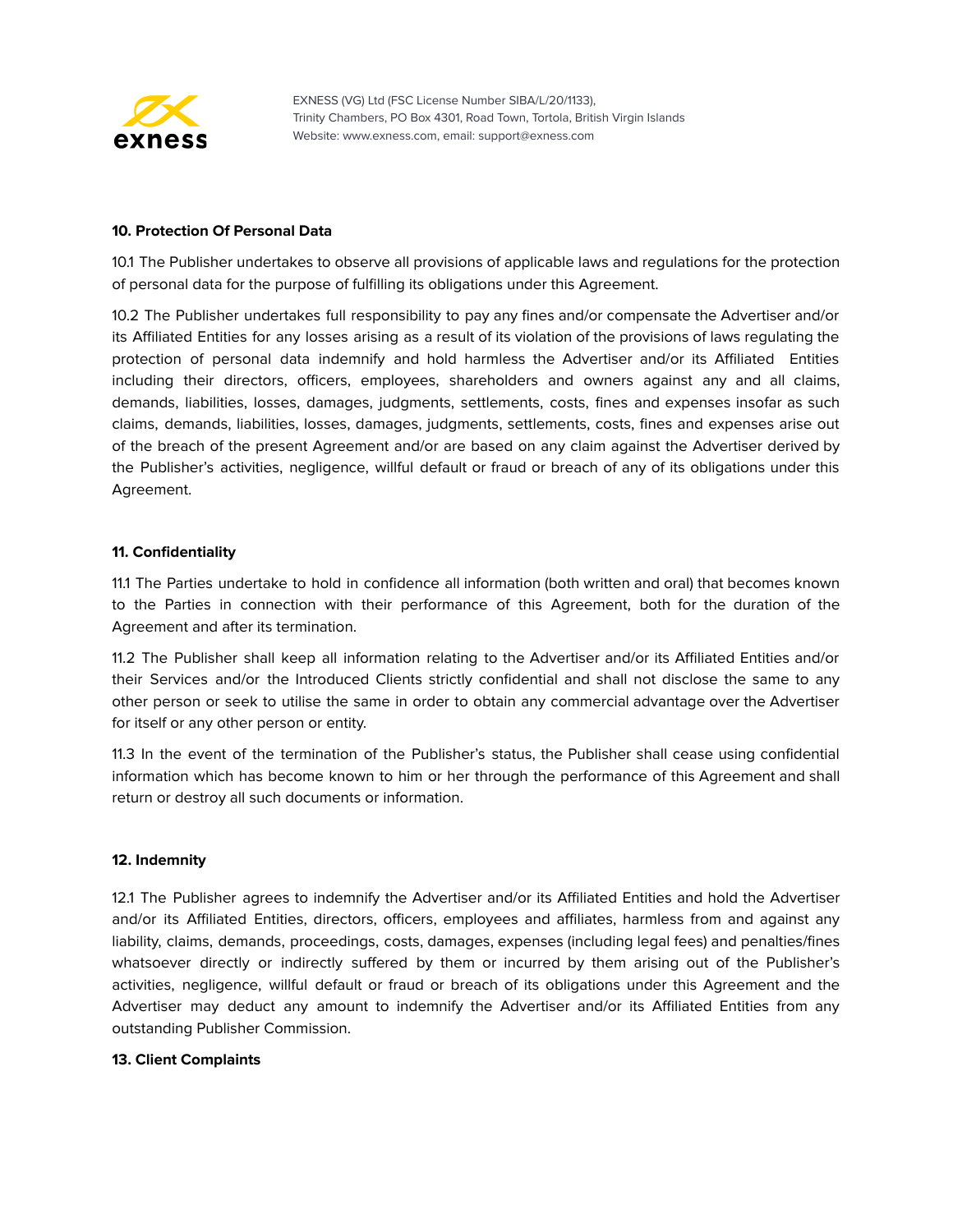

13.1 The Publisher will promptly inform the Advertiser by telephone and in writing, of any complaint against the Advertiser and/or any of its Affiliated Entities that Publisher may come across. Upon Advertiser's request the Publisher shall submit a full and detailed report with any supporting documents relating to the complaint within five (5) days of receiving the complaint.

13.2 The Publisher agrees to notify the Advertiser of any written complaint received from any Introduced Client which relates to any function that the Publisher has undertaken and, in the event, the Publisher agrees action is necessary, it undertakes to take reasonable steps to amend its procedures to avoid the occurrence of similar complaints in the future.

## **14. Notices**

14.1 For the purposes of this Agreement, "writing" or "written notice" is defined as handwritten or typed text that is sent or received by email.

14.2 Any notice hereunder shall be in writing and deemed to have been duly given from the moment the email is sent to the below email addresses for the Advertiser or to the last email address provided by the Publisher to the Advertiser.

Advertiser: [affiliates@exness.com](mailto:affiliates@exness.com)

#### **15. Entire Agreement**

15.1 This Agreement, together with any documents referred to in it, constitutes the whole agreement between the Parties relating to its subject matter and supersedes any prior drafts, agreements, undertakings, representations, warranties and arrangements of any nature, whether in writing or oral, relating to such subject matter.

#### **16. Severability**

16.1 Should any part of this Agreement be held by any court of competent jurisdiction to be unenforceable or illegal or contravene any rule, regulation or by law of any market or regulator, that part shall be deemed to have been excluded from this Agreement from the beginning, and this Agreement shall be interpreted and enforced as though the provision had never been included and the legality or enforceability of the remaining provisions of the Agreement or the legality, validity or enforceability of this provision in accordance with the law and/or regulation of any other jurisdiction, shall not be affected.

#### **17. Assignment**

17.1 The Advertiser may at any time assign to a third party any or all of its rights, benefits or obligations under this Agreement or the performance of the entire Agreement subject to providing at least five (5) business days prior written notice to the Publisher. This may be done, without limitation, in the event of merger or acquisition of the Advertiser with a third party, reorganisation of the Advertiser, upcoming winding up of the Advertiser, or sale or transfer of all or part of the business or the assets of the Advertiser